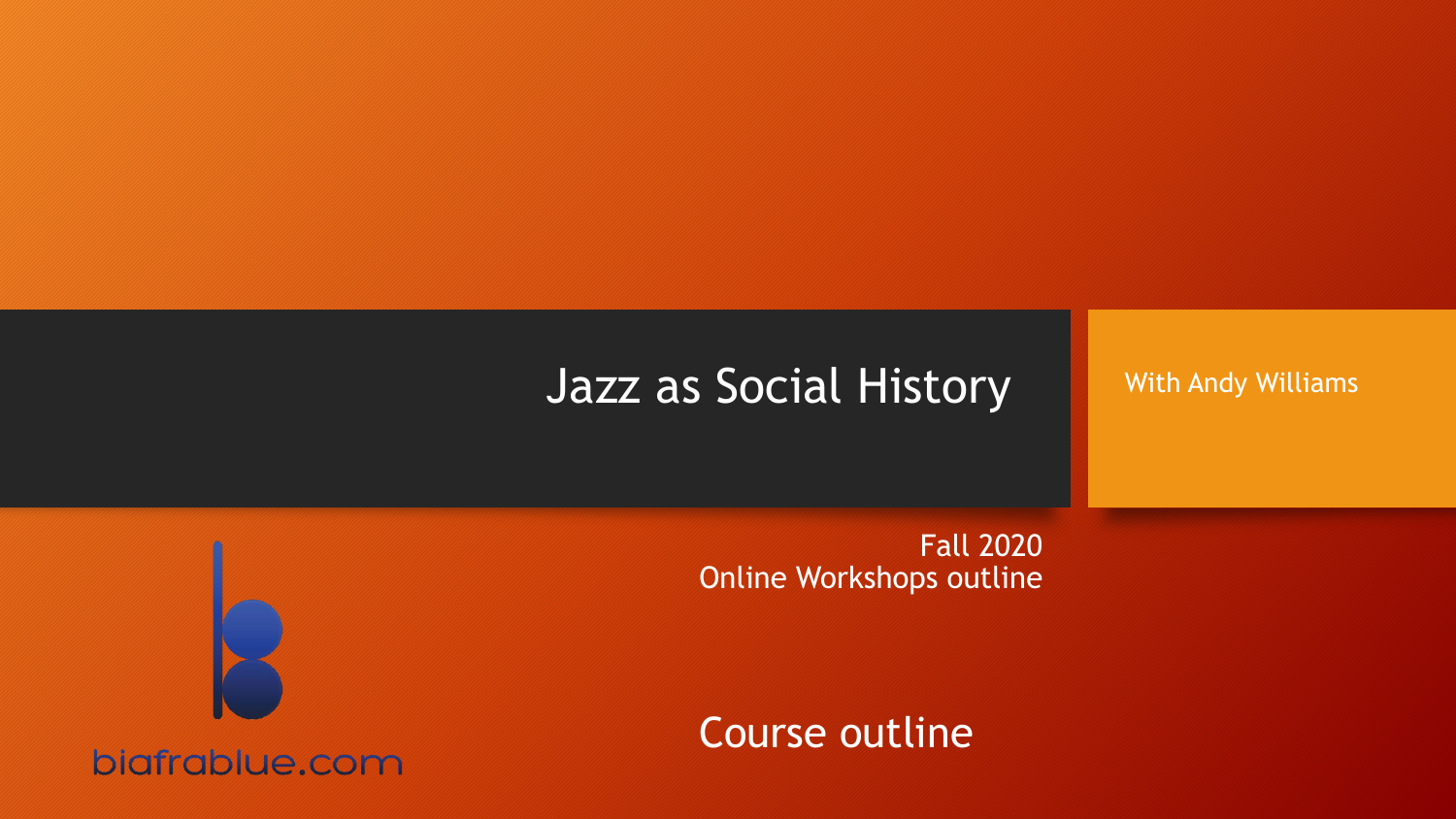#### Jazz as Social History – About the teacher





Andy Williams passion for music will not cease to amaze you. This music and art curator has been creating the right mood for decades.

A passionated jazz specialist and educator, he is a captivating public speaker. Many of his monthly musical events are still remembered by club goers.

His McGill University courses The Diaspora of Jazz, and Jazz & The Civil Rights Movement are still remembered by his students for his meticulous research of little known content.

From Addis Ababa to Cape Town [all the](http://www.biafrablue.com/)  way to Milan, Andy's music and art passion made him part of creative and global productions. Activist at heart, Andy is all about promoting talent no matter their background. His vinyl library of over 10 000 titles is only matched by his incredible memory about everything music related.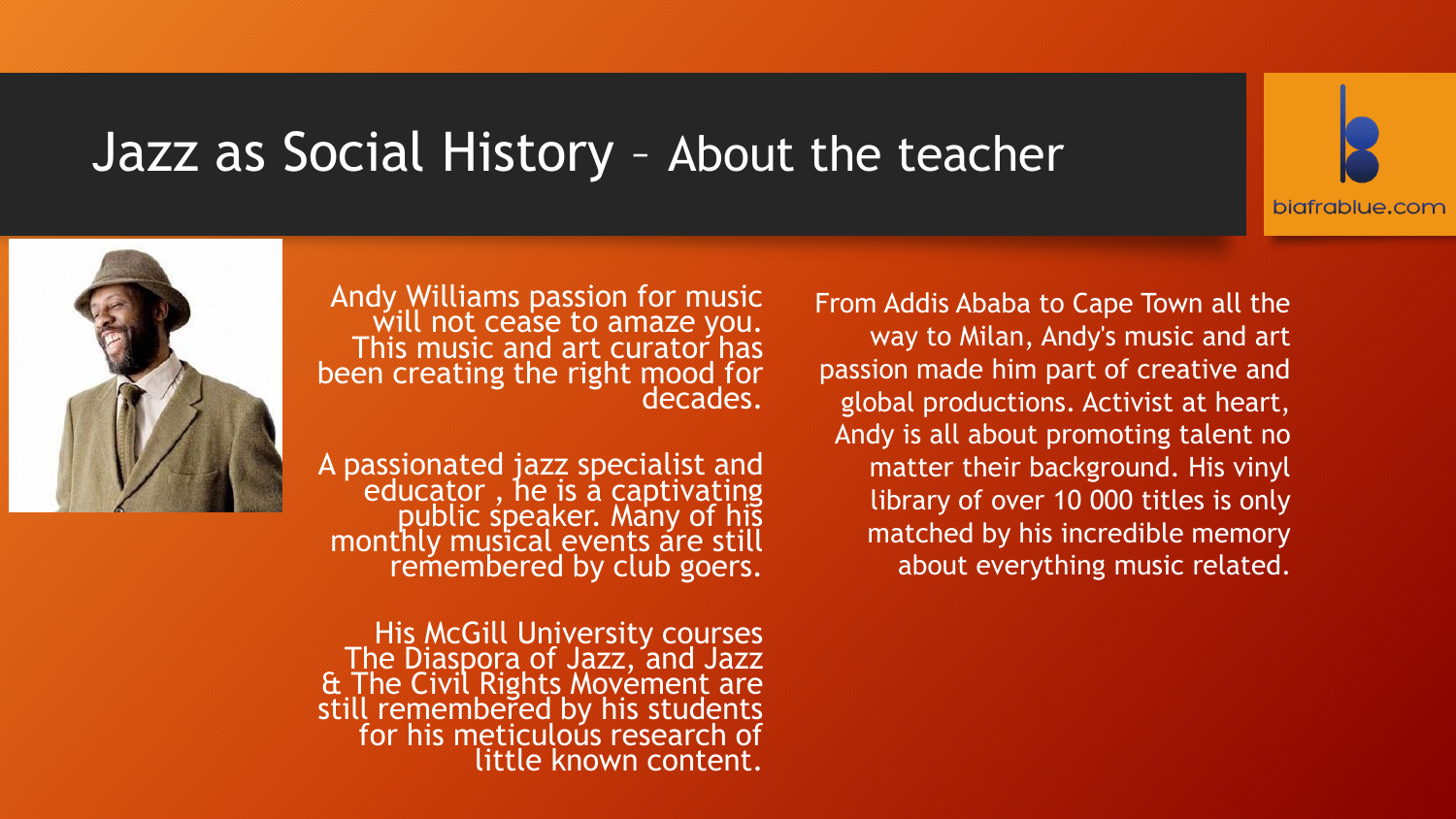*Course format: 11 am-1 pm (*GMT-4) *75 min of lecture, 15 min break, 30 min Q&A*



Andy Williams examines the 'Diaspora of Jazz' from Jamaica's Swing band era and its connection to America's Big Bands, to the popularity of Jazz-Rock luminaries such as Miles Davis, Herbie Hancock and Chick Corea.

This narrative will also include an overview of Jazz's contributions to civil rights movements (which will be discussed later in more detail) with particular attention given to Duke Ellington's "Black, Brown & Beige", Oscar Peterson's "Hymn to Freedom" and Charles Mingus' "Fables of Faubus".

This musical journey will consider the evolution, popularity and enduring viability of this most significant of musical traditions.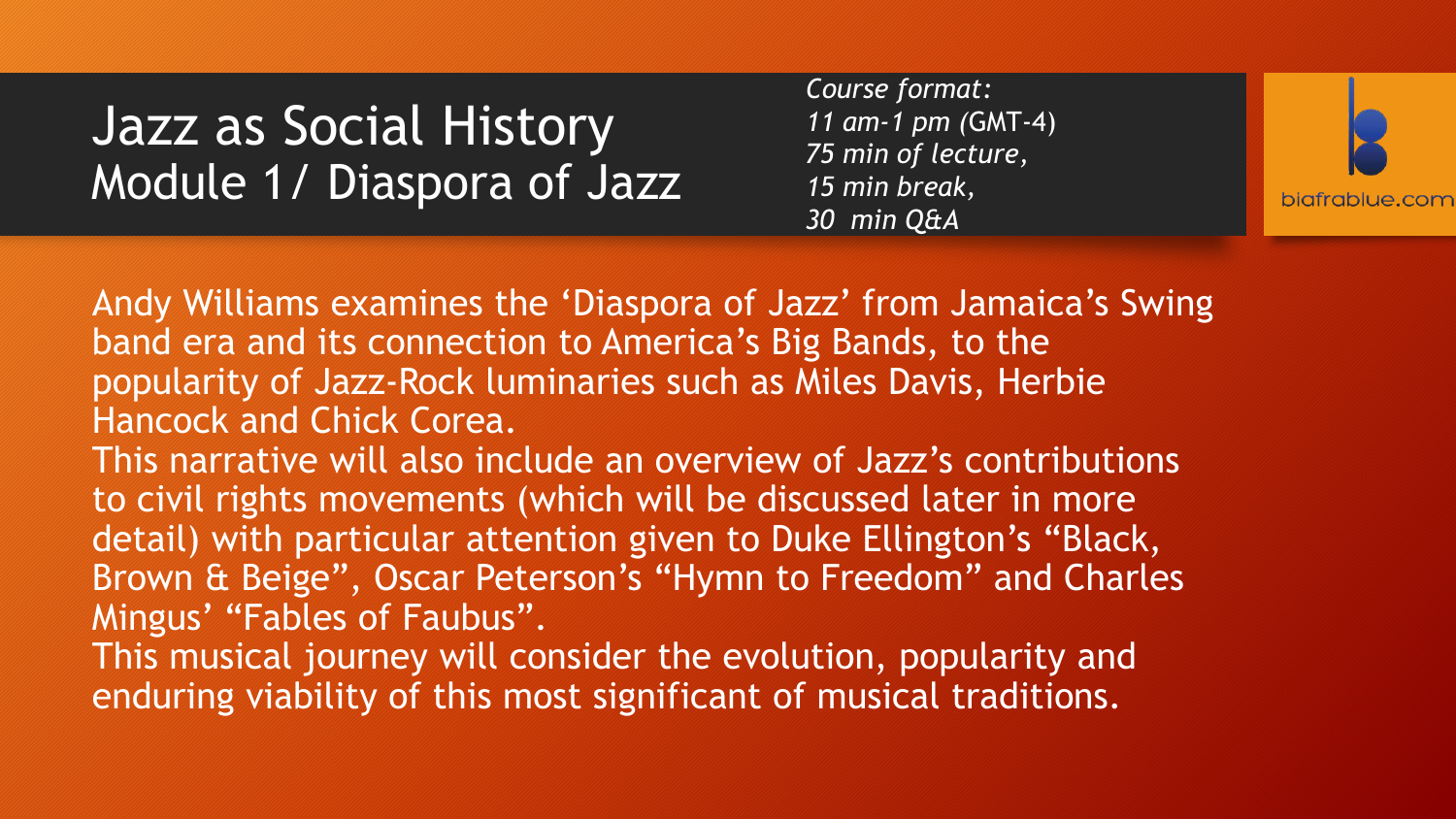

Saturday, October 3rd

Film by Edward O. Bland (featuring Sun Ra & His Orchestra) 35 minutes/Discussion

In 2010, The 'Cry of Jazz' was restored and re-mastered with a grant from the Film Foundation, a process spearheaded by NYC'sAnthology Film Archives. The film was inducted into the Library of Congress' National Film Registry in 2010, further solidifying the film's importance to American culture and beyond.

The film is now recognized as an early and influential example of African-American independent filmmaking.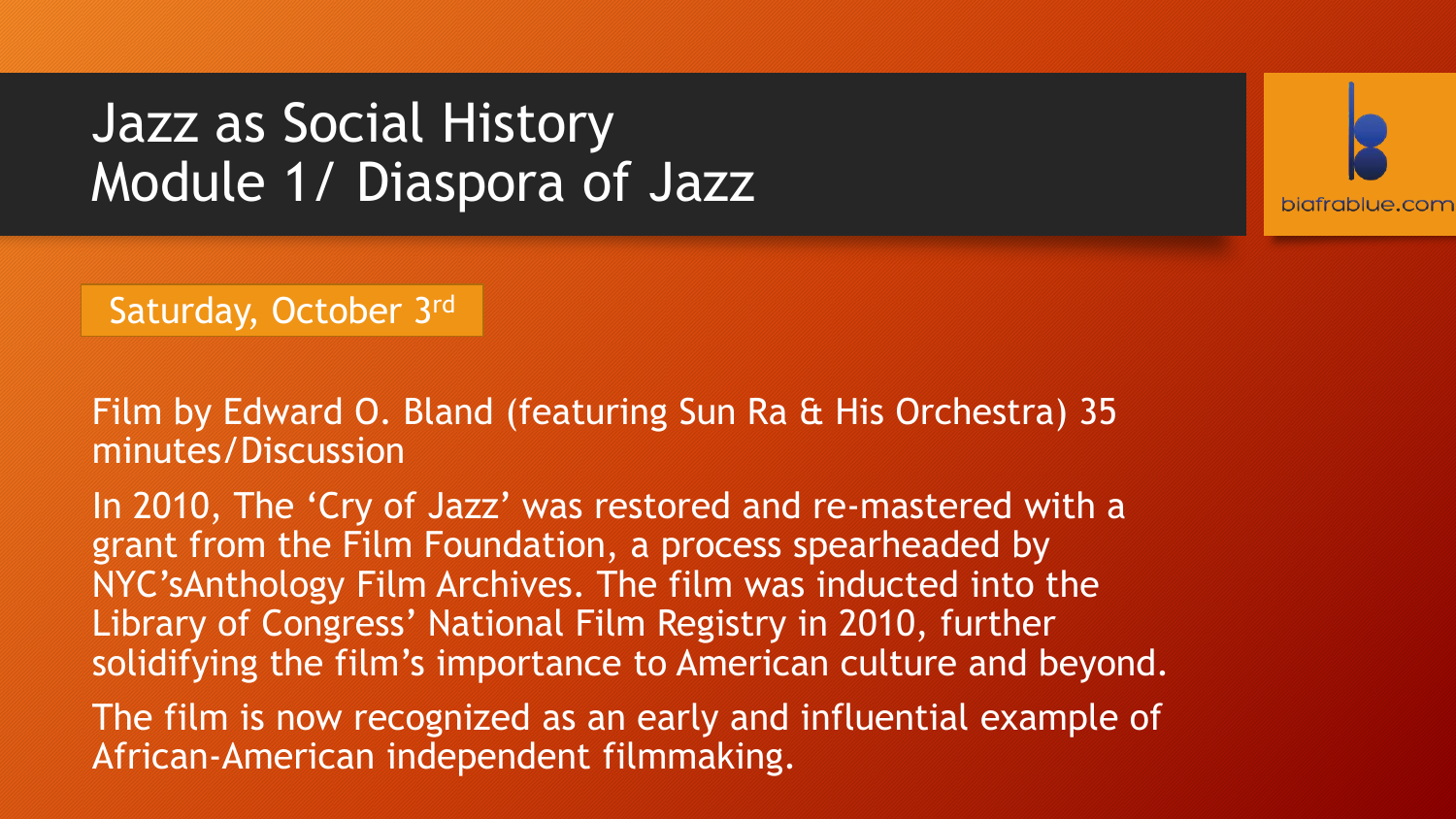

Saturday, October 10th

Jazz and the musical alumni of the Alpha Boys School Jamaican Institute

Cu-Bop: The Influence of Cuban Rhythms on Jazz

Yoruba in Jazz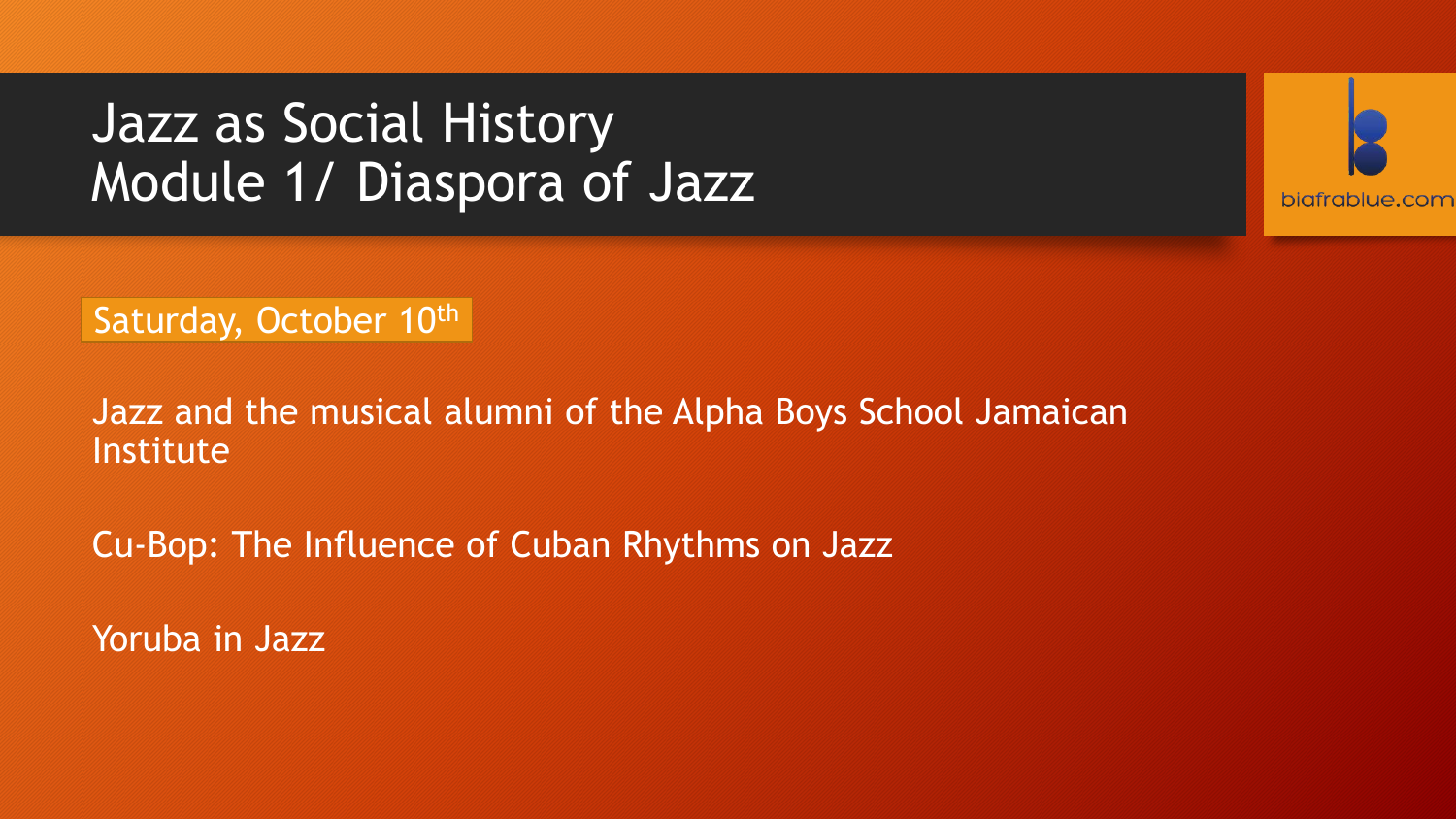

Saturday, October 17th

Jazz and the Civil Rights Movement; Jazz and Apartheid in South Africa

The Politics and Race in Jazz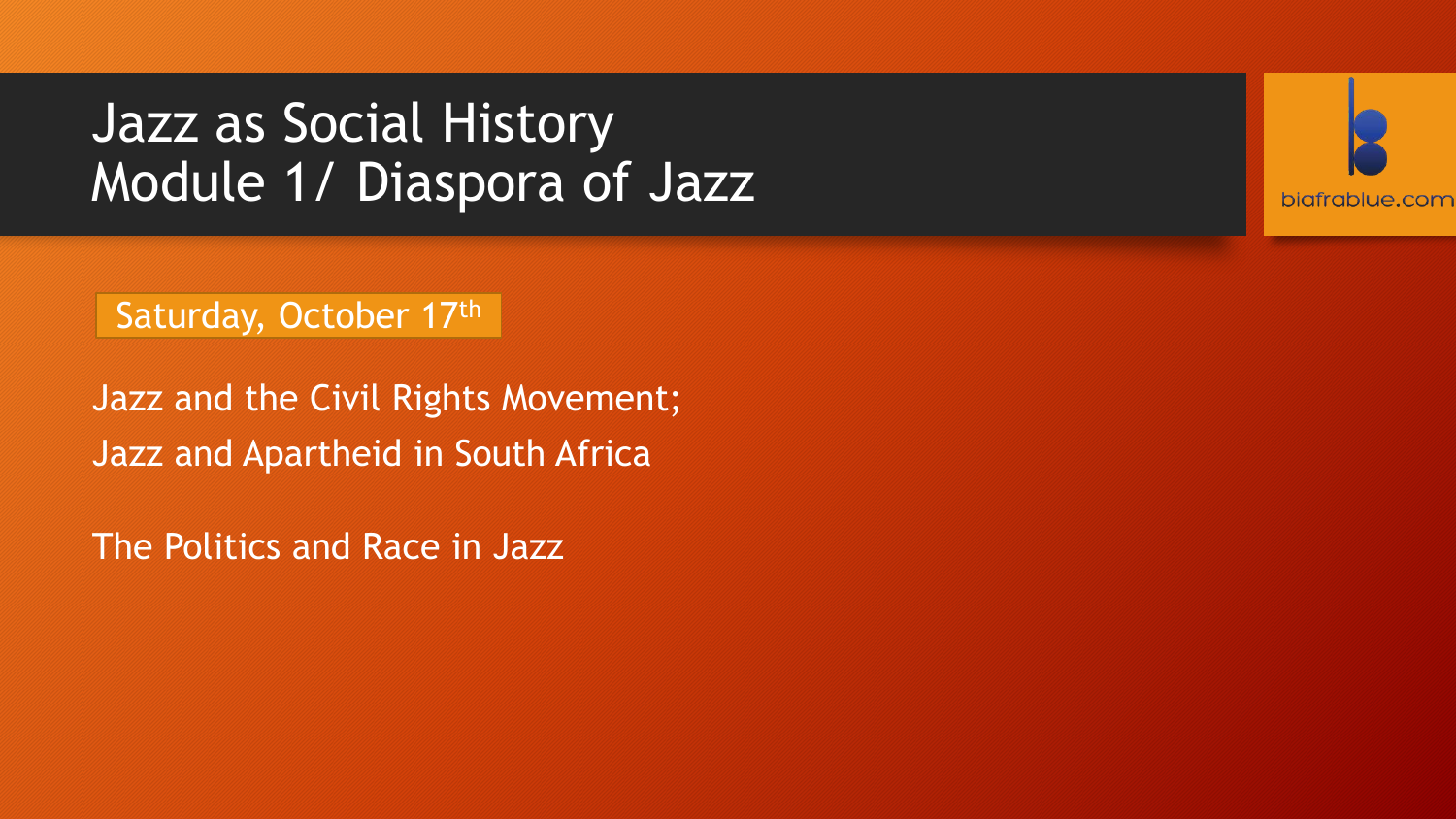

Saturday, October 24th

Miles Davis' Bitches Brew

Fillmore versus Harlem in Jazz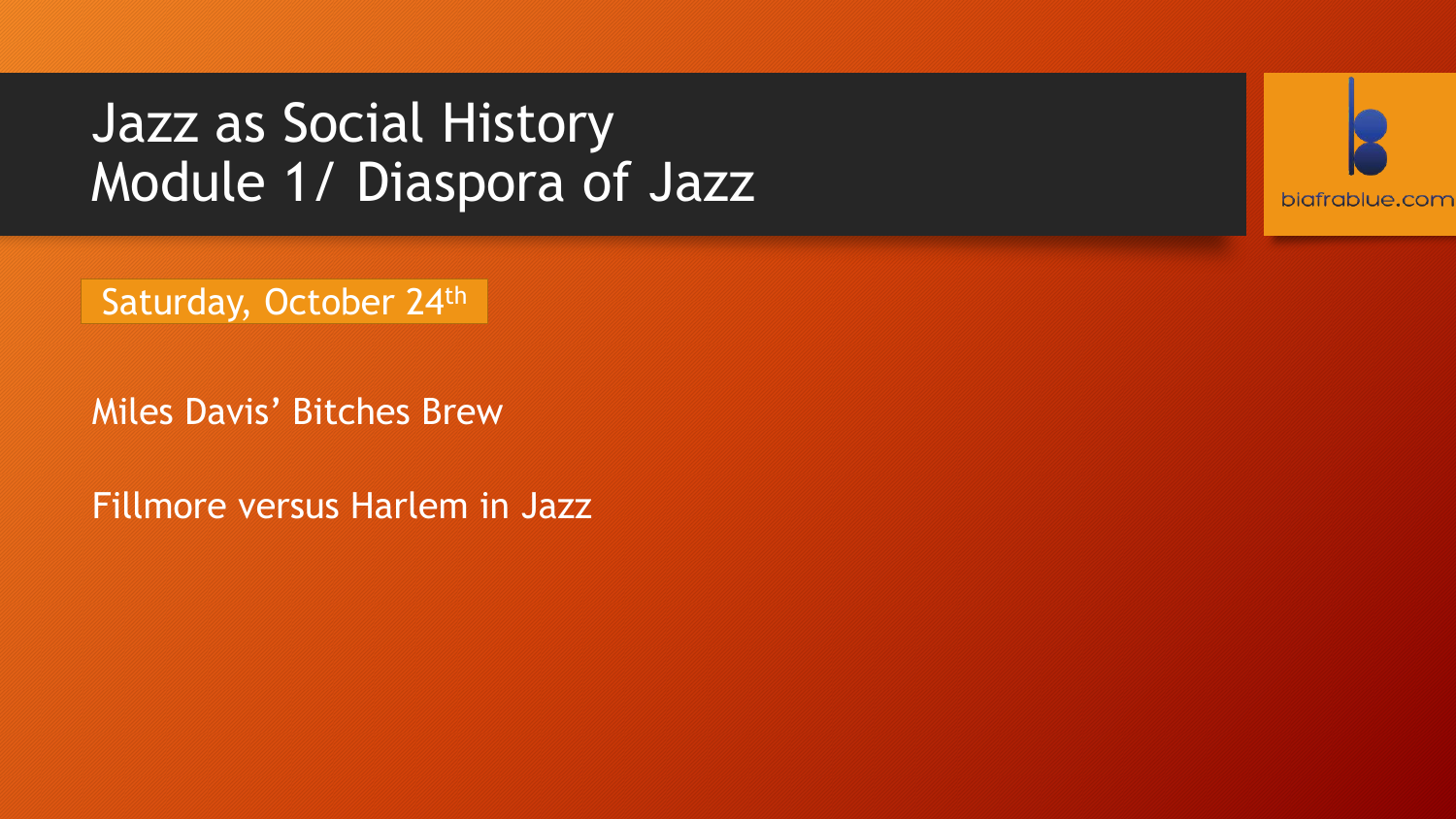

Saturday, October 31st

Jazz and the Evolution Towards Audio Visual Deejay Performance by J.A.S.S (Jazz Amnesty Sound System)

jazz music from 19th to the 21st century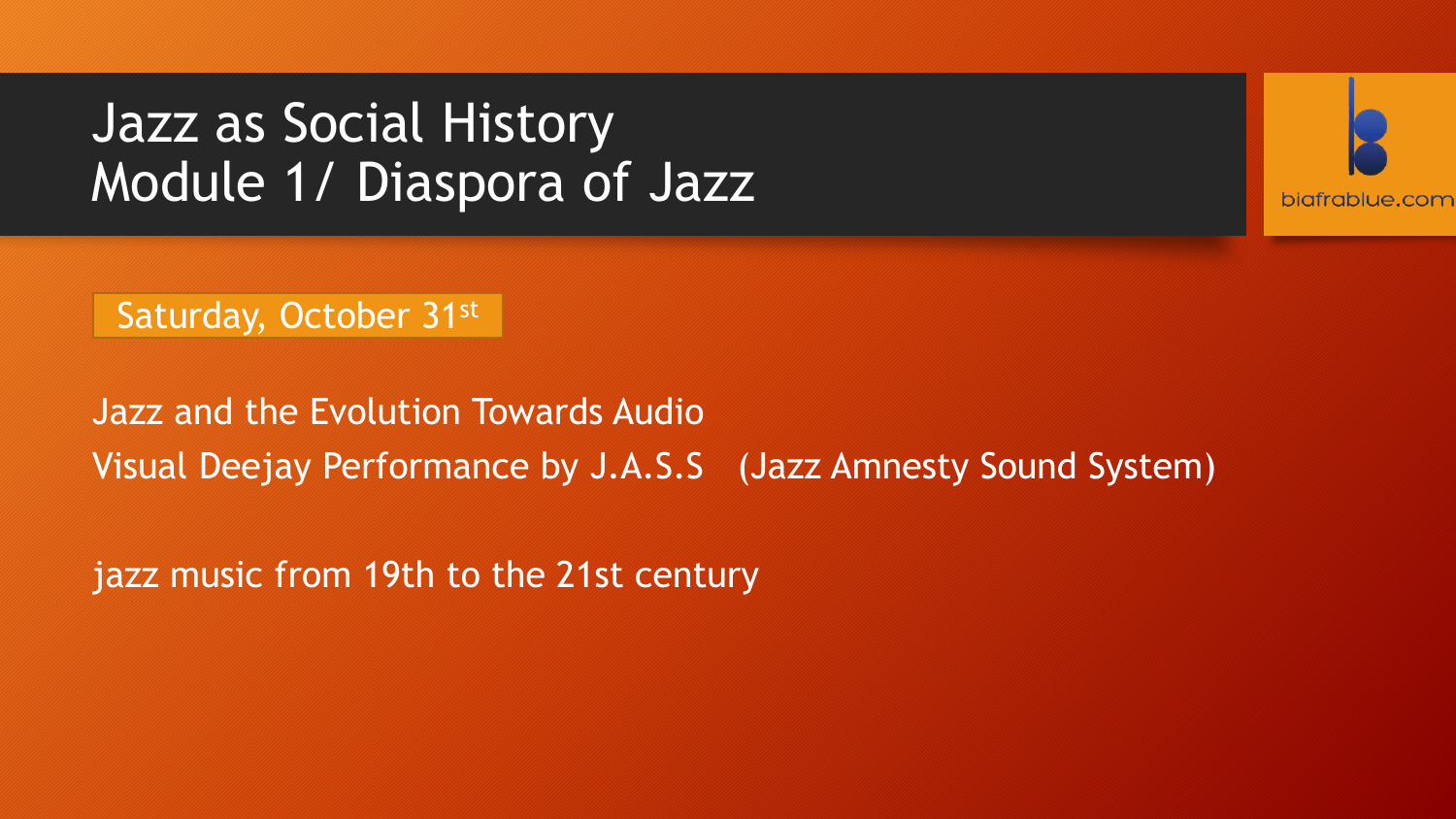

#### **REFLECTIVE ANALYSIS:**

The interest and learning of these compartmentalized stories can be used for research in terms of historical facts, impacting the sociology of Black America in music, geographical findings discovered by scholars, and understanding nuances which are forgotten for American history which creates an arousing interest for youth culture.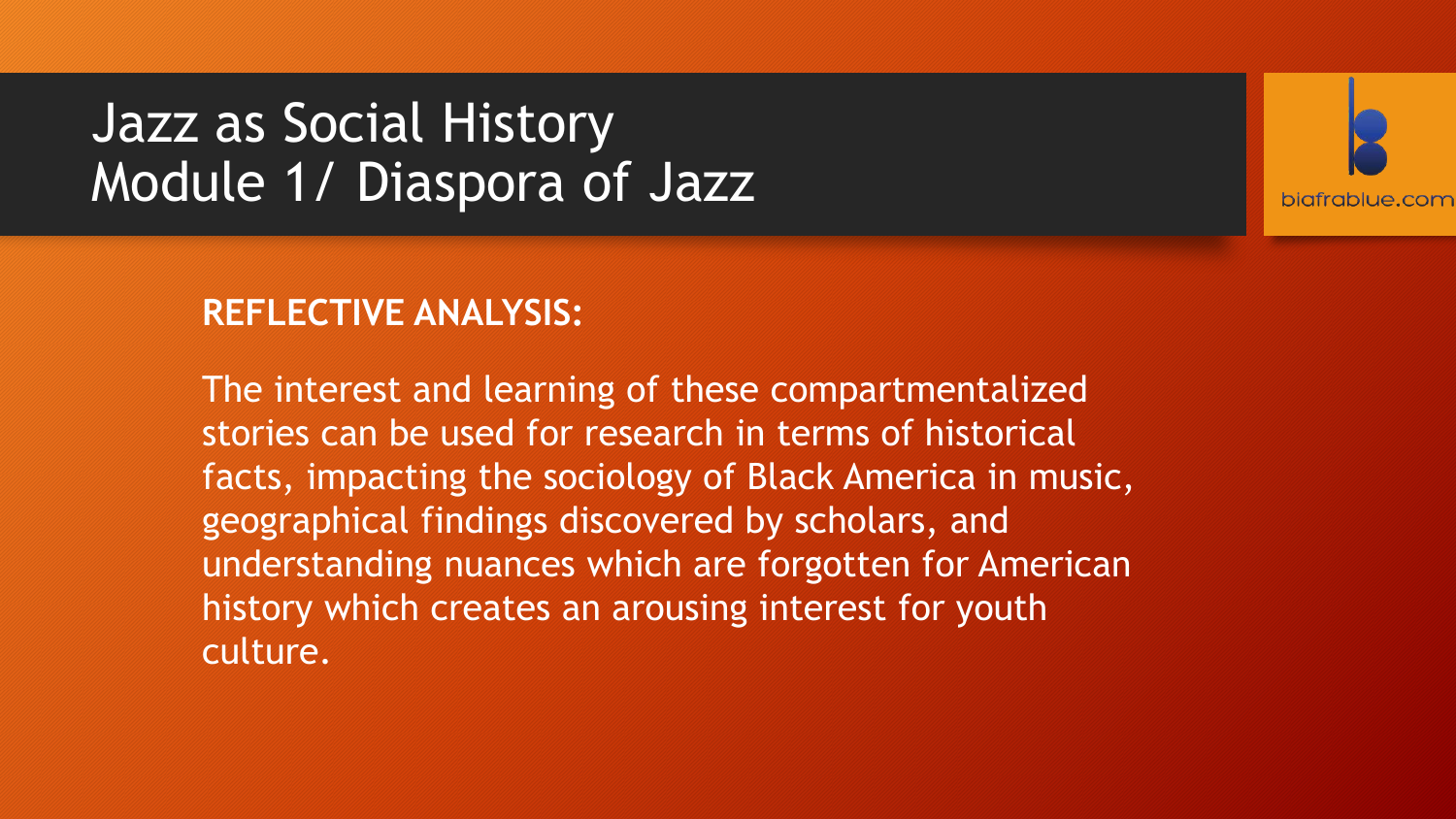# Jazz as Social History Module 2/ Jazz & the Civil Rights Movement



Jazz and the Civil Rights Movement share a common past in denouncing social inequality. This course will consider how jazz artists since the 1920s, including Louis Armstrong, Billie Holiday, Charles Mingus and Oscar Peterson, expanded their art forms while contributing to social change in America.

Andy Williams will present an array of music and visuals depicting how America took steps to overcome the adversity of its racial tier system.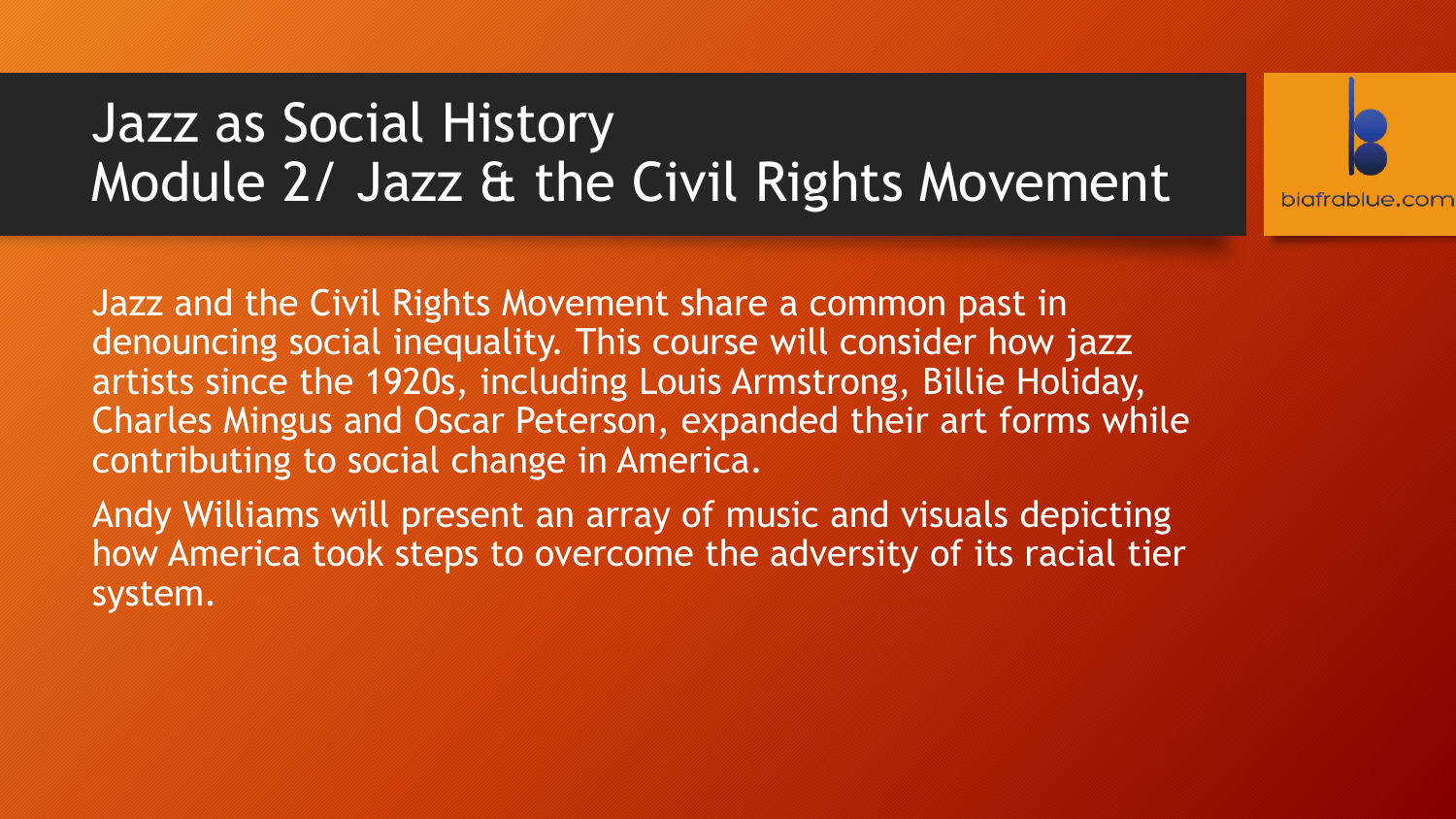# Jazz as Social History Module 2/ Jazz & the Civil Rights Movement

biafrablue.com



- Jazz and the Civil Rights Movement:
- The Uncle Tom phenomena and Louis Armstrong's "Black and Blue"
- Billie Holiday and the tactics of white supremacy in America
- Benny Goodman, Teddy Wilson and crossing the colour line
- Duke Ellington's "Black Classical Music" and the Harlem Renaissance
- Max Roach and the founding of Be-bop
- Charles Mingus' "Fables of Faubus"
- Oscar Peterson's "Hymn to Freedom"
- John Coltrane and the Civil Rights Movement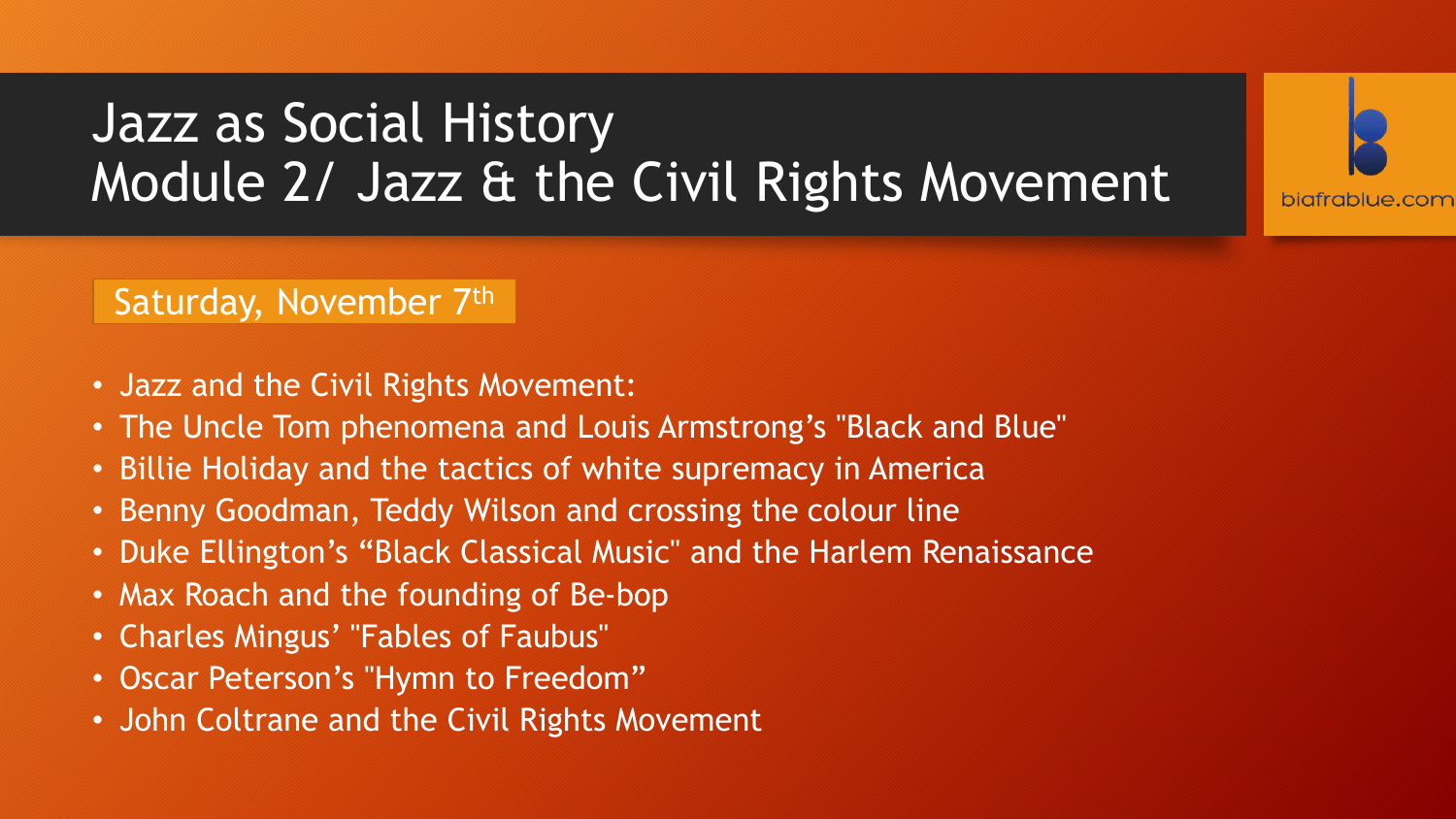Jazz as Social History Module 3/ The Black Oral Tradition: The Culture, Politics and Identity of Jazz to Hip-Hop

> This observational discussion through documentaries explains the hybridization of Jazz and Hip-hop with its emergence at the intersection of two cities (Kingston/Jamaica & the Bronx/N.Y – U.S.A), Hip-hop has come into its own as a full American art form. These screenings will present an overview of hip-hop as a generation-defining global movement. We will review how the genre's multi-racial perspective has transformed politics, become the fastest-growing musical medium in the post-civil rights era, and established an industry grounded in the plight of North America's rebellious youth.

biafrablue.com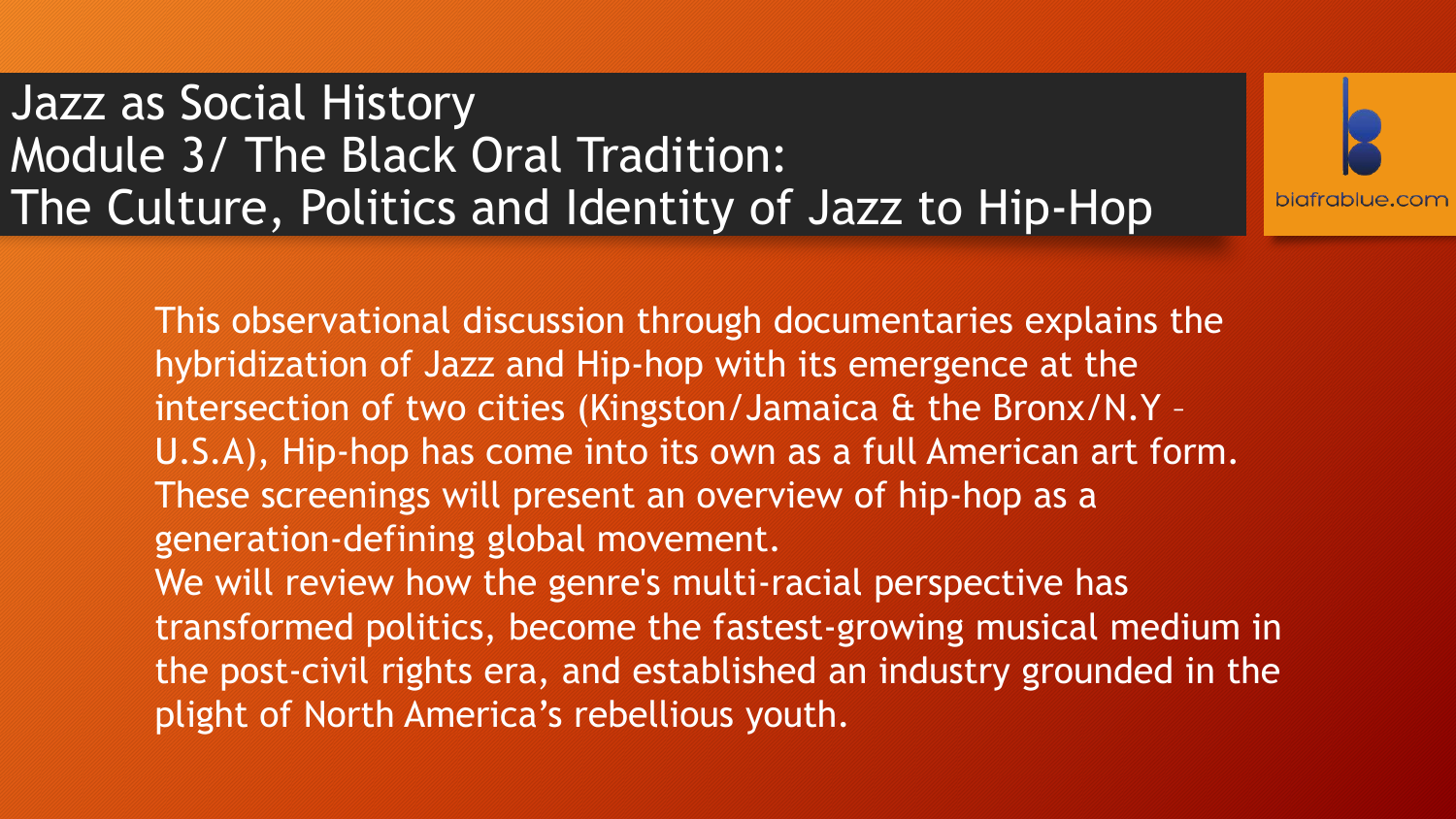

Saturday, November 14th

The roots of Reggae, and its influence on Rap music

From Bomba to Hip-Hop: Puerto Rican contributions to the America cultural landscape

An overview of 21 crucial Hip-Hop albums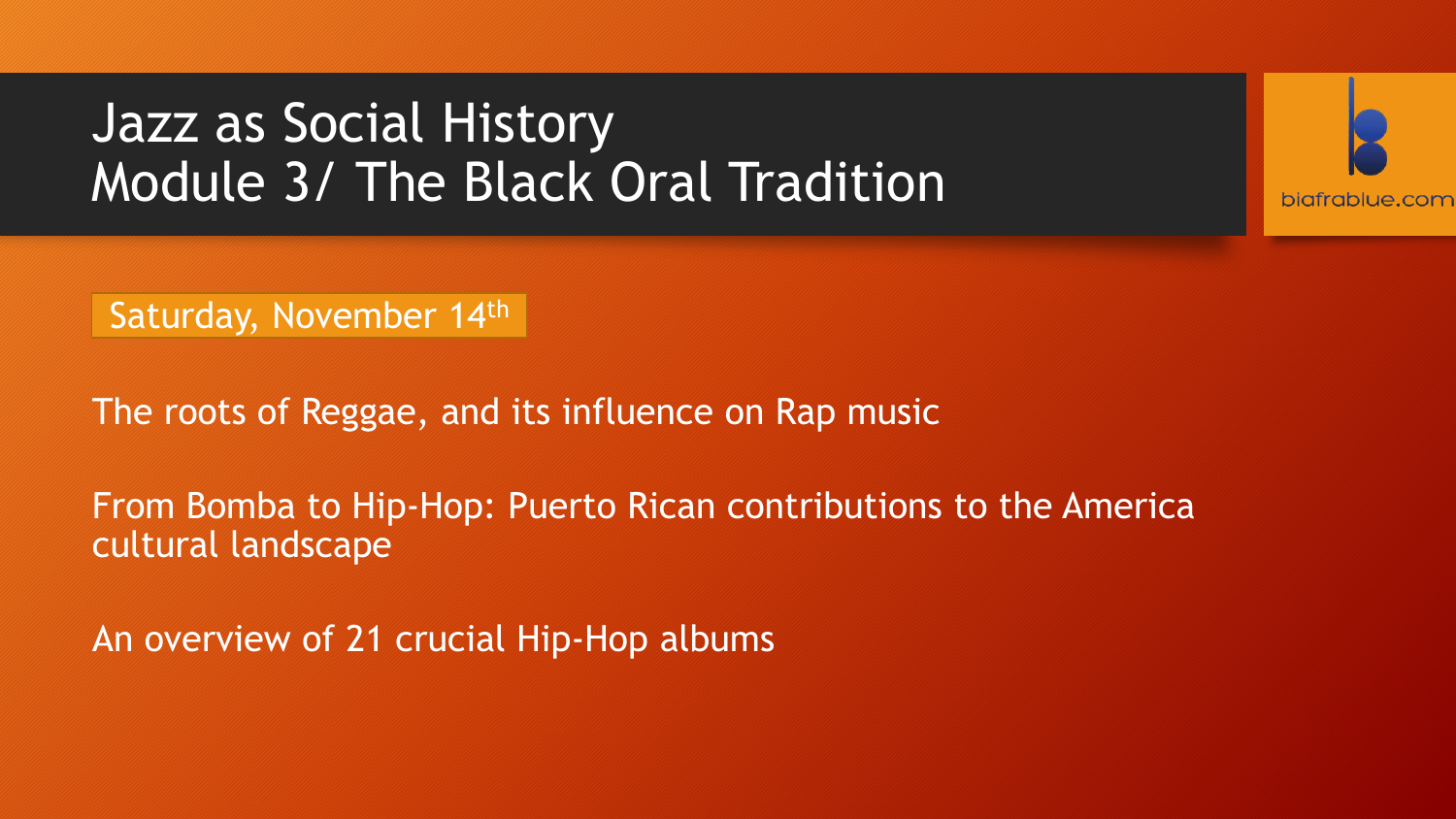

Saturday, November 21st

Hip-Hop's growth from the post-Civil Rights era

Tipper Gore's censorship of Hip-Hop profanities

Go-Go's Fusion of Funk and Hip-Hop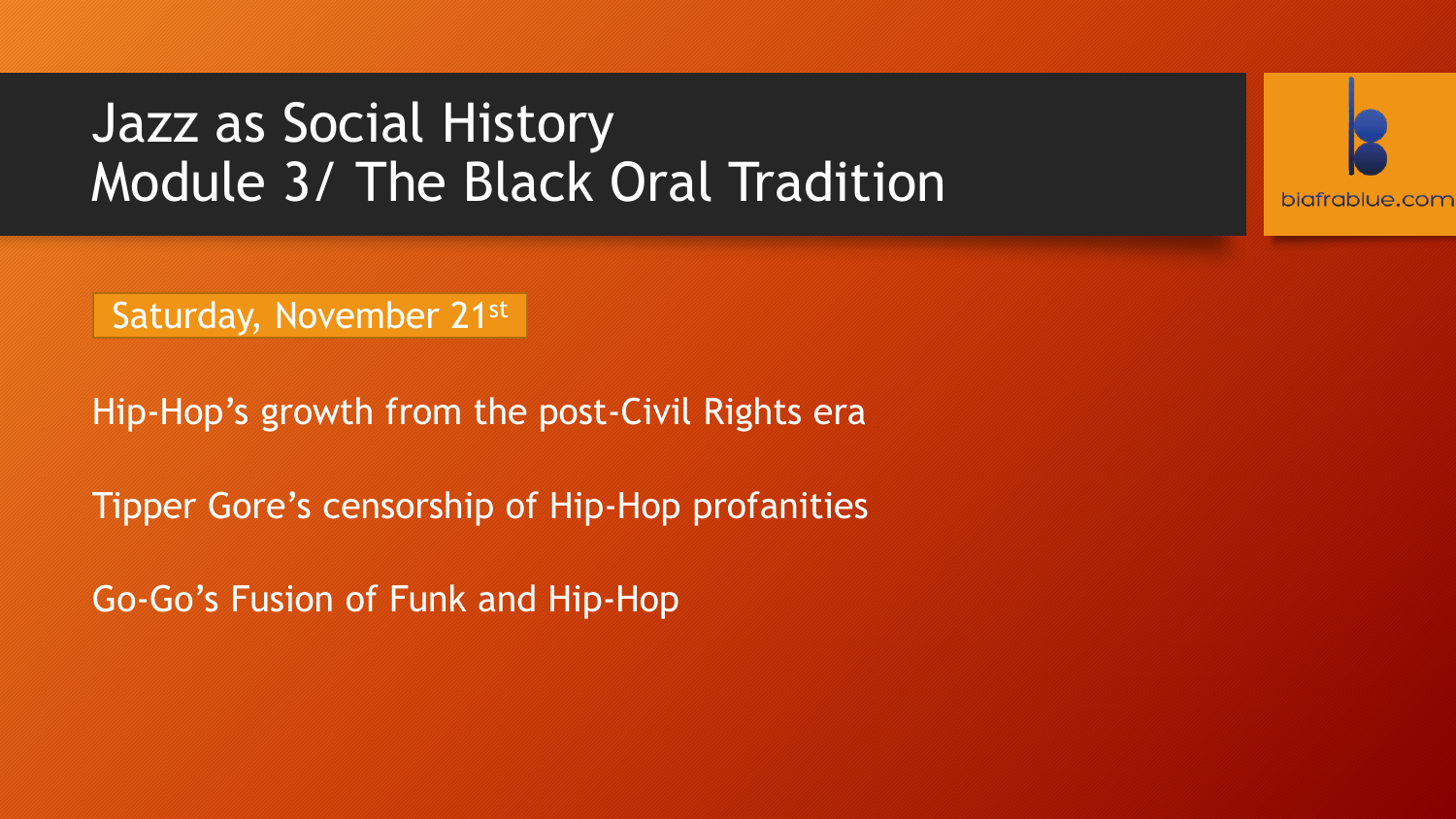

Saturday, November 28th

The Black oral tradition and modern day rap music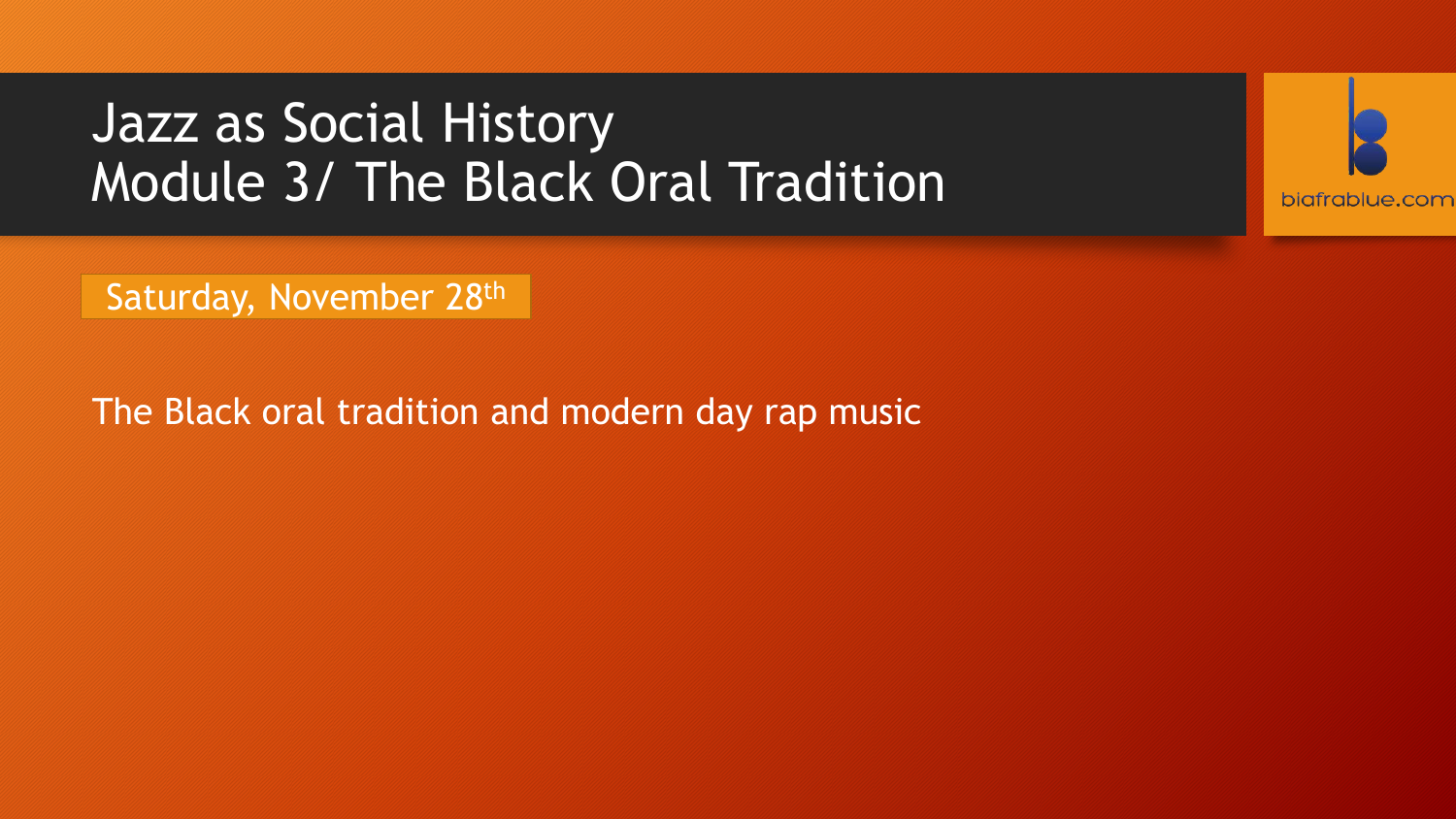

Saturday, December 5th

The influence of European Electronic Music on Hip-hop culture

The influence of Jazz samples on Hip-hop culture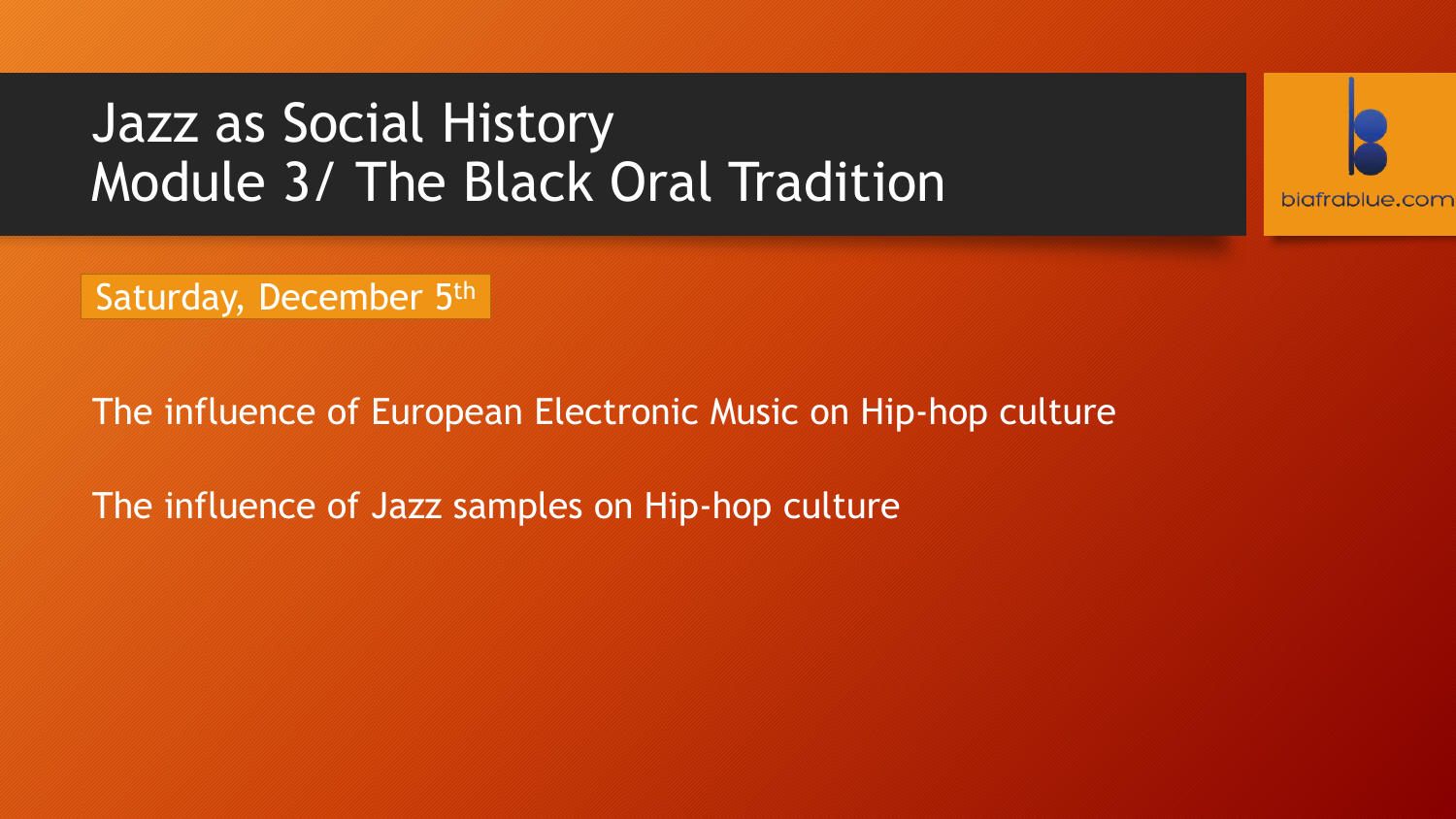

#### REFLECTIVE ANALYSIS

As African-American or African-Canadian we are facing a difficult task of eliminating "Black English" (i.e. Ebonics). The Oakland School Board has had difficulties understanding grammatical structures of English-speaking students. Black English has been around for centuries and a lot of the great African-North American literature present the reader to broken English (patois) in poetry, fiction, non-fiction, and song. We will discuss African folklore postslave era, the subject matter of "Signifying Monkey", Anansi Stories and slangs used in Hip-hop culture for accreditation.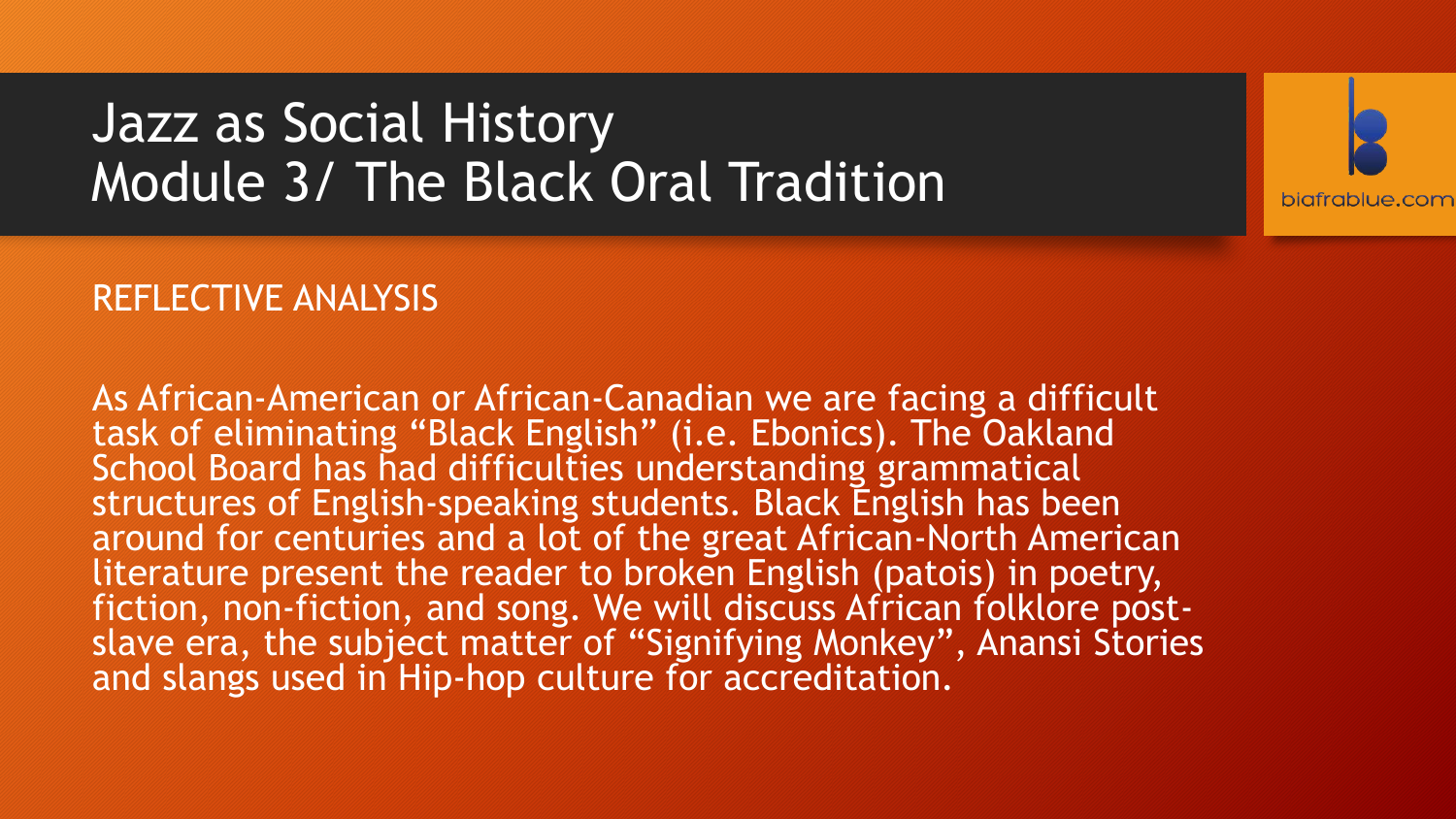Jazz as Social History Module 4/ Canadian Jazz History Video Presentation and Discussion



Saturday, December 12th

Musical influence of Black Loyalist who settled in Nova Scotia, then migrated to Freetown, Sierra Leone in 1792

The influence of slaves, and their stringed instruments that was brought to Acadia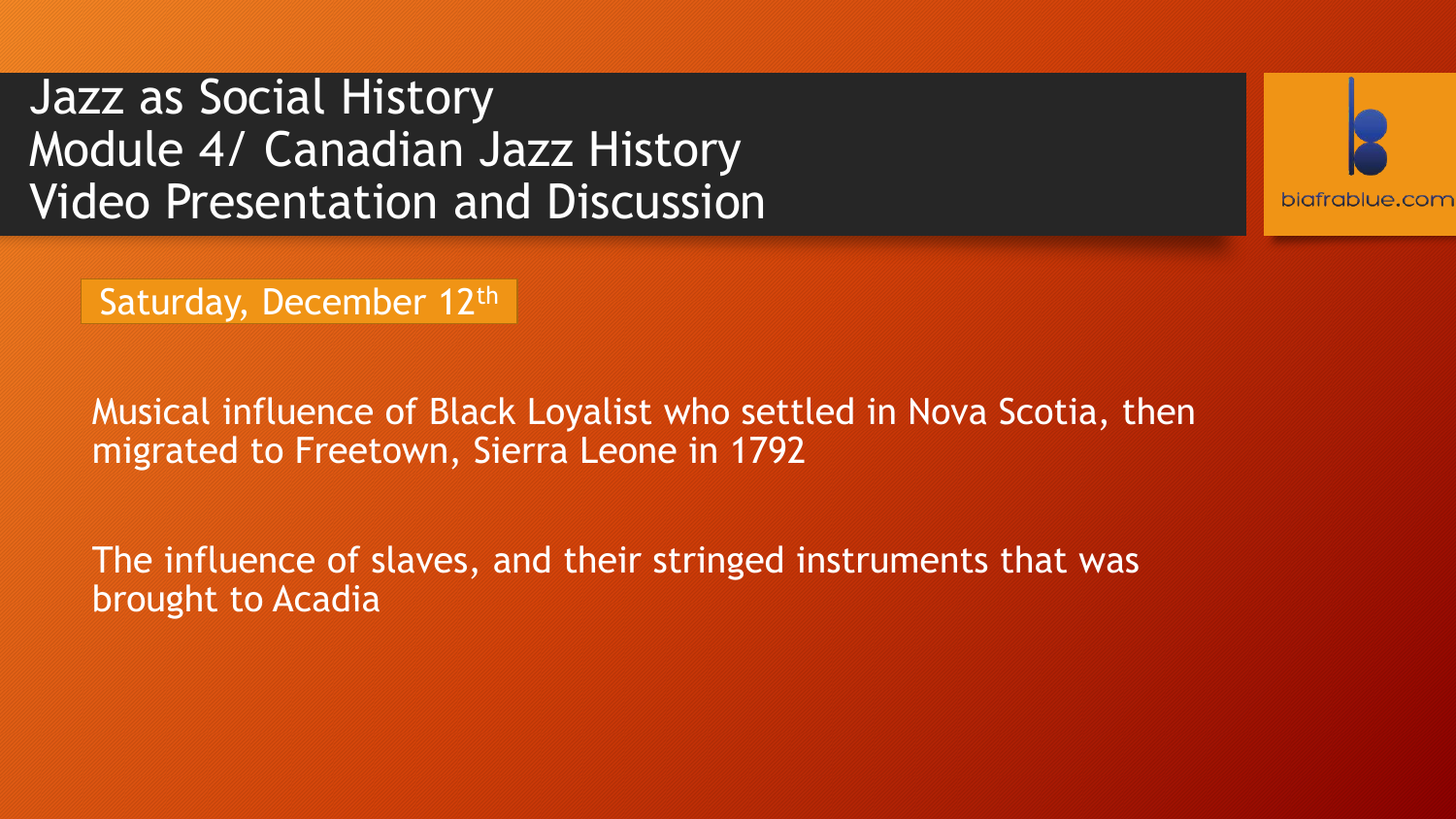

Saturday, December 19th

Important Groups and Figures who contributed to Negro Spituals,Blues,and jazz in Canada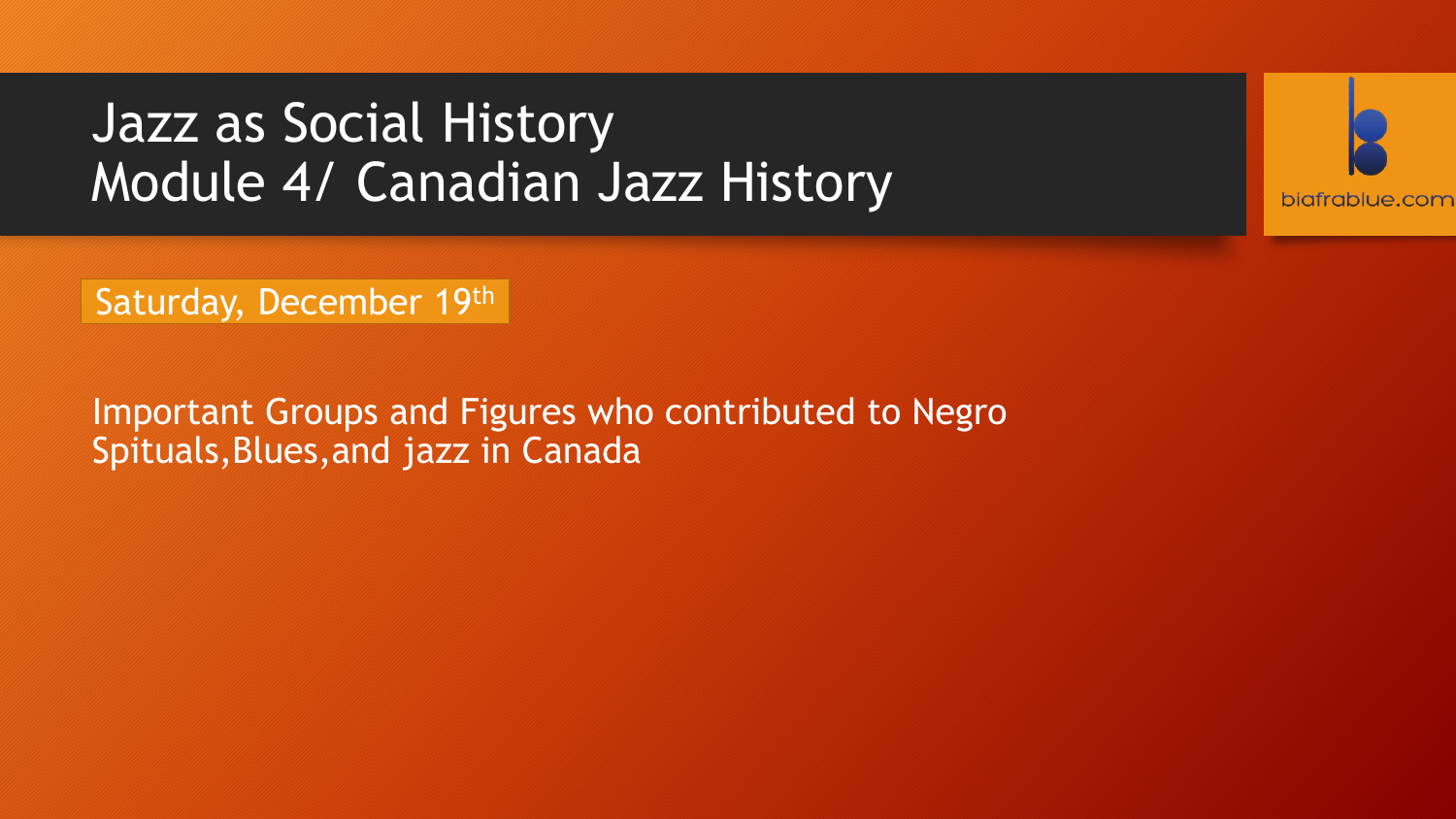

Saturday, January 9th

Music scene in Montreal (From Ragtime to Modern day Jazz) The importance of Africville as a community in music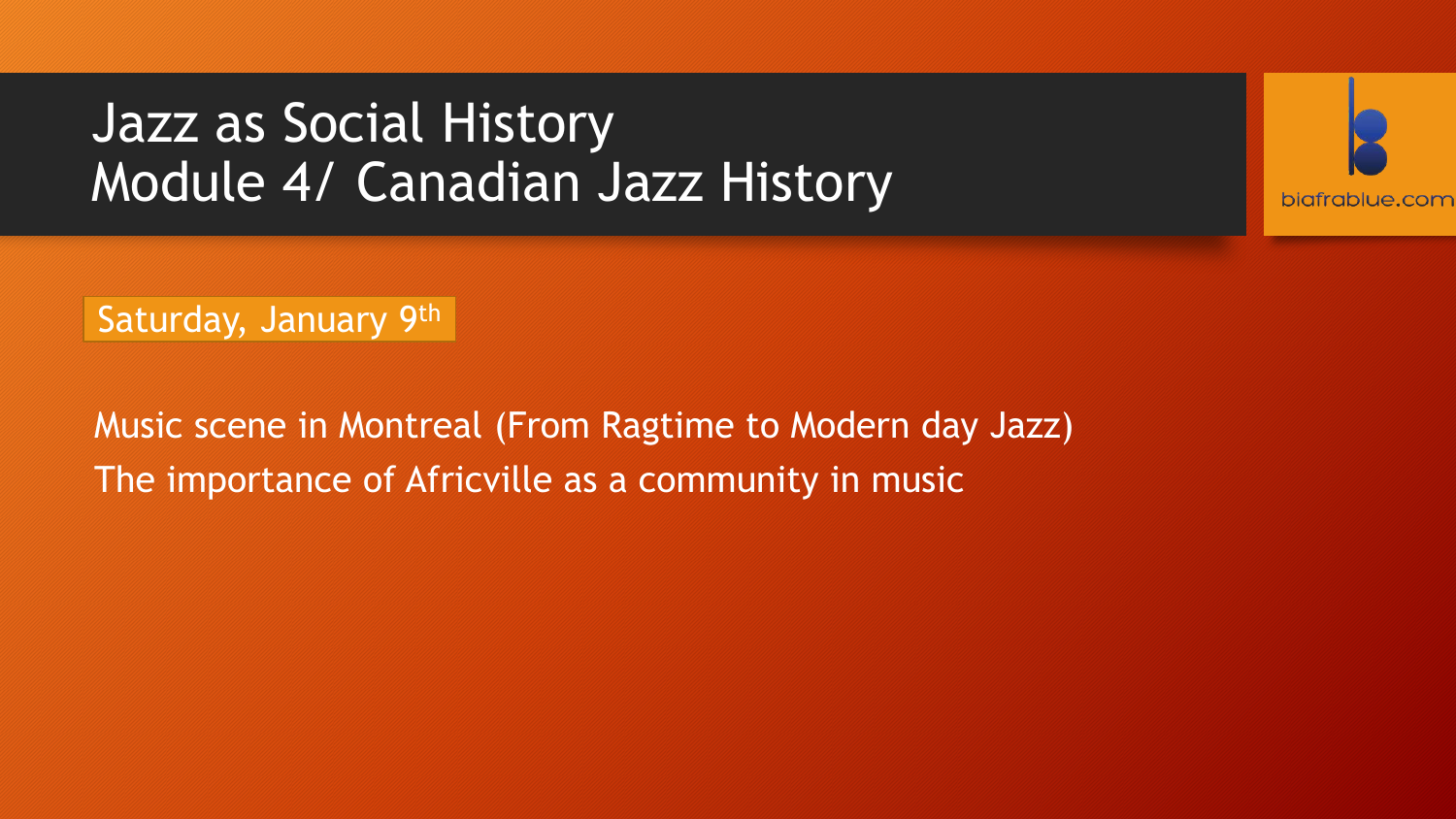

Saturday, January 16th

Black Power & Red Power movement of music in Canada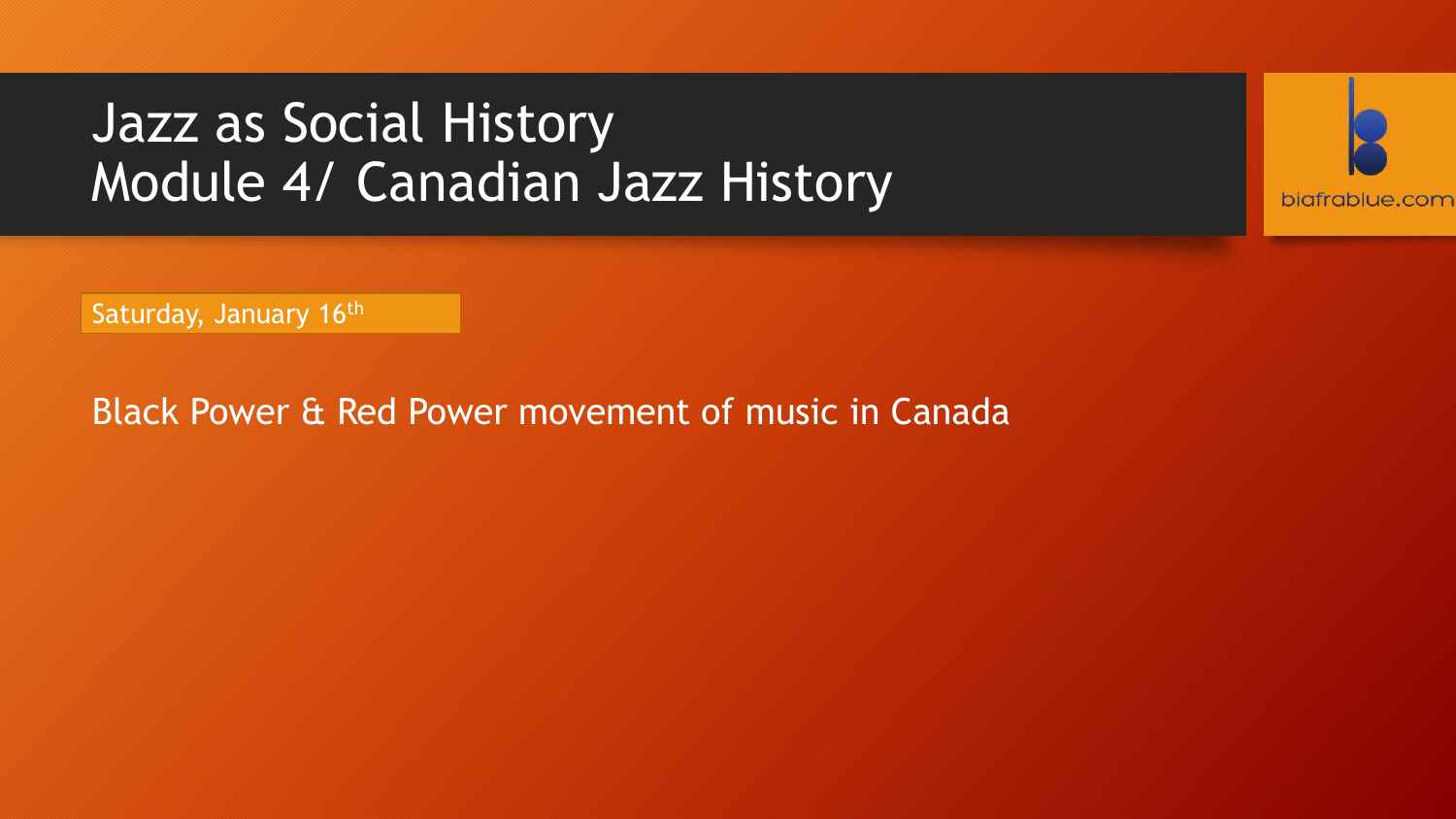

Saturday, January 23rd

North American Schools and Institutions in Jazz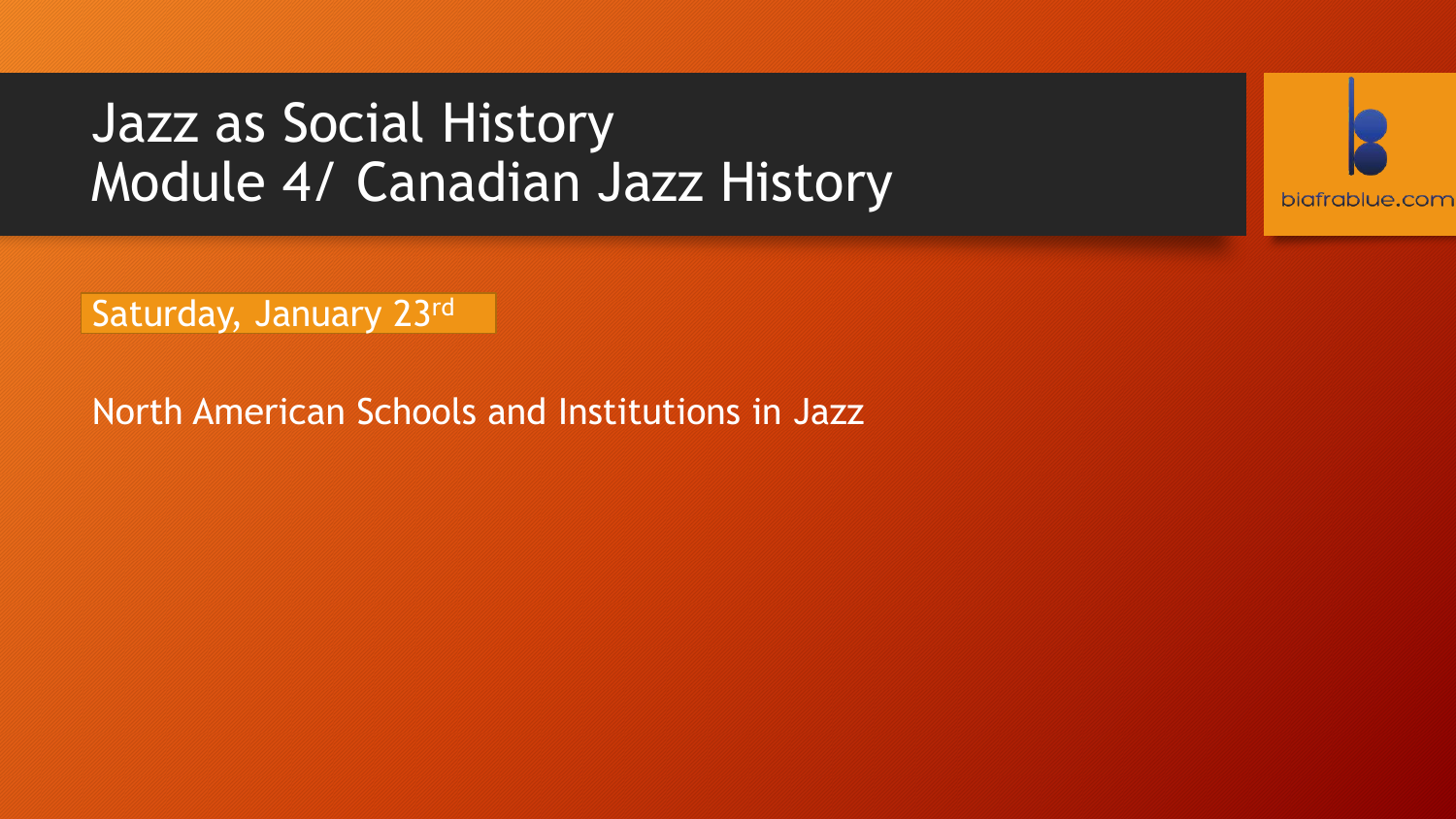

Saturday, January 30th

Recognized Jazz labels and magazines globally